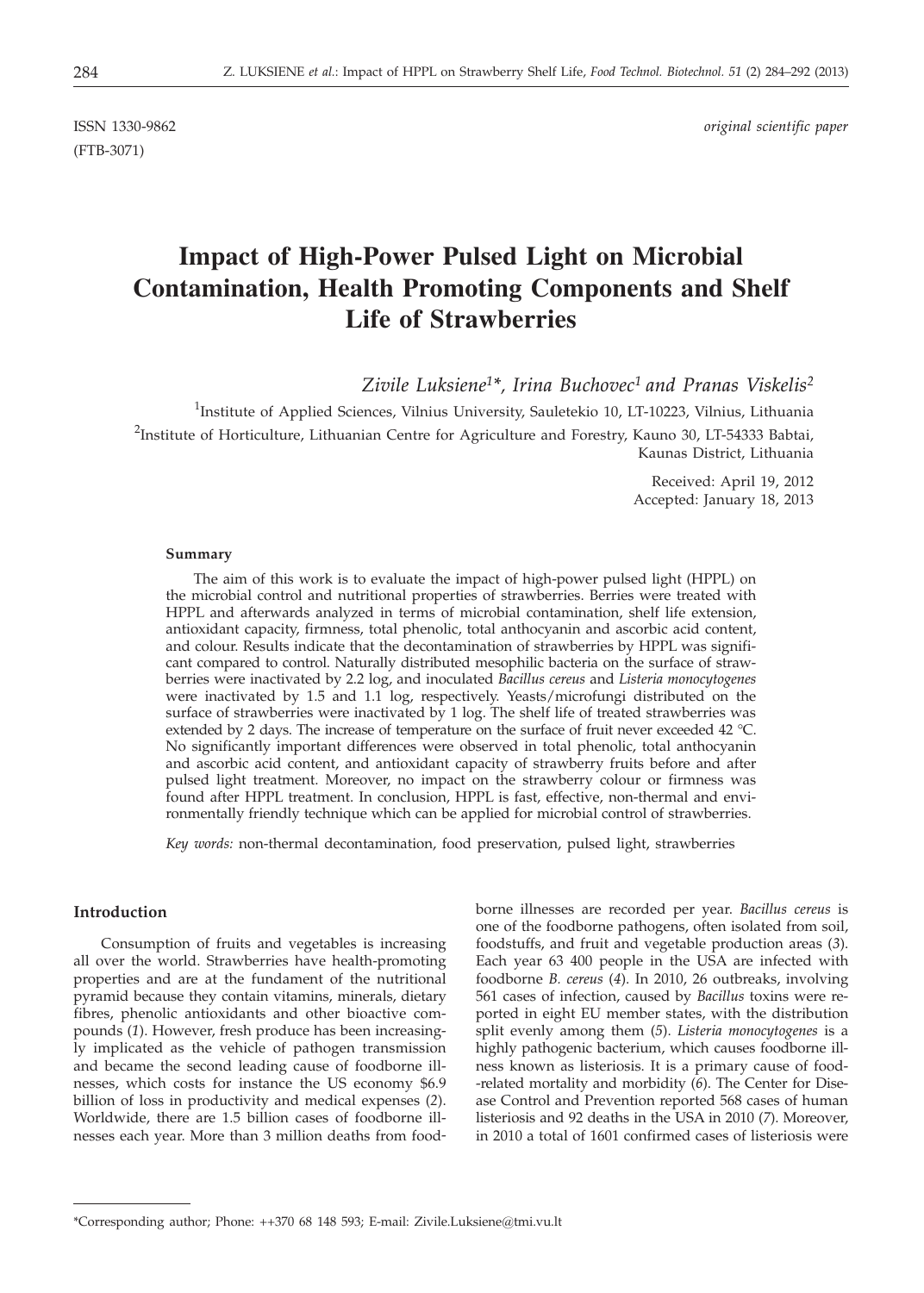reported by 26 EU member states (*5*). Many food products have been associated with *L. monocytogenes* contamination, including raw milk and cheese, raw fruits and vegetables, ready-to-eat meat, and raw and ready-to-eat seafood (*6,8–10*). Recently, *Listeria* has been isolated from strawberries (*11*).

Although intensive development of chemical treatments (fungicides, biocides, preservatives) and improved storage conditions during the last 40 years have greatly extended the shelf life of fruits after harvest, postharvest losses vary from 5 to 20 % and can be as high as 50 % in developing countries (*12*). However, the increasing health risks from chemical contamination of food have accelerated the need to reduce and even eliminate completely the chemical residues on strawberries (*13*).

Thus, during the past decade the emphasis in postharvest fruit protection has shifted from using chemicals to various alternative techniques including biological (*14*) and physical methods such as controlled atmosphere (*15*), high intensity pulsed electric field (*16*) or irradiation (*17*). However, biological control has met criticism due to high pathological and allergenic potential (*14*). Ionizing radiation is legal in 40 countries, but remains little used, mainly due to the suspicions of consumers (*18*). Obviously there is a need to develop a new preservation technology that will be more effective and will not diminish the organoleptic properties and nutritional value of the product.

High-power pulsed light (HPPL) is an emerging non-thermal food preservation technology that proposes decontamination of surfaces by intense and short duration (in  $\mu$ s) pulses of broad spectrum light (200–1000 nm) and was approved for food surface decontamination by the Food and Drug Administration in 1999 (*19*). This method offers effective inactivation of pathogens, has low energy costs, great flexibility and short exposure time. Other advantages of pulsed light are the lack of residual compounds and the absence of applied chemicals that can cause ecological problems or are potentially harmful to humans (*20*). Power emission from continuous UV light ranges from 100 to 1000 W, whereas pulsed UV light can produce a peak power of 35 MW. Moreover, pulsed light may reduce the temperature build- -up compared to continuous UV light, due to short pulse duration and cooling period between pulses.

Meanwhile a lot of work needs to be done on the optimization of this treatment as its efficiency strongly depends on critical process parameters (voltage, distance from the lamp and total light dose) (*21–23*). First attempts to find experimental parameters for effective *in vitro* inactivation of food pathogen *Salmonella enterica* were reported by Luksiene *et al.* (*24*)*.*

The aim of this study is to evaluate the possibility of decontamination of strawberries from harmful and pathogenic microorganisms. For pathogen inoculation model, *B. cereus* and *L. monocytogenes* were used. In addition, examination of extention of shelf life and effects on nutritional properties of strawberries, as most perishable berries, after treatment would be interesting.

## **Materials and Methods**

#### *Bacterial strains and fruits*

*Bacillus cereus* ATCC 12826 was kindly provided by the National Centre of Public Health (Vilnius, Lithuania). The bacterial culture was grown at 37 °C and maintained on Luria-Bertani agar (LBA; Liofilchem, Roseto degli Abruzzi, Italy). *Listeria monocytogenes* ATC<sub>L3</sub>C 7644 was kindly provided by the National Veterinary Laboratory (Vilnius, Lithuania). The bacterial culture was grown at 37 °C and maintained on tryptone soya agar supplemented with 0.6 % yeast extract (TSYEA; Liofilchem). Strawberries (*Fragaria* × *ananassa* Duch.) at partially ripe stage were purchased in a local supermarket, stored at 6 °C and processed within a day.

#### *Preparation of pathogens for in vitro experiments*

*Bacillus cereus* ATCC 12826 and *Listeria monocytogenes*  $ATC<sub>L3</sub>C$  7644 were grown overnight (approx. 14 h) at 37 °C in 20 mL of Luria-Bertani medium (LB; Liofilchem) and tryptone soya medium supplemented with 0.6 % yeast extract (TSYE; Liofilchem), respectively, with aeration level of 120 rpm (Environmental Shaker-Incubator ES–20; Biosan, Latvia). The overnight bacterial cultures were then diluted 20 times with the fresh LB medium and bacterial absorbance was determined in a 1-cm glass cuvette at *l*=540 nm (He*l*ios Gamma & Delta spectrophotometers; ThermoSpectronic, Cambridge, UK) as *A*= 0.164. Bacteria were grown at  $37^{\circ}$ C to the mid-log phase (*B. cereus* approx. 6·107 CFU/mL, *A*=1; *L. monocytogenes* approx. 1.6·109 CFU/mL, *A*=0.9; bacterial count established by spread plate method) in a shaker (120 rpm). Afterwards, *B. cereus* and *L. monocytogenes* cells were harvested by centrifugation (3420×*g*, 10 min; Hettich Zentrifugen, Mikro-200, Tuttlingen, Germany) and resuspended to approx.  $3.015 \cdot 10^8$  and  $5.8 \cdot 10^9$  CFU/mL in 0.01 M phosphate buffer saline (PBS; pH=7.2), respectively. These stock suspensions were then diluted in PBS to approx.  $10^7$  CFU/mL and immediately used for the further experiments.

#### *High-power pulsed light device*

The device constructed in our laboratory consisted of a chamber, a reflector at a flash lamp fixed on the top of the chamber and a power supply unit. The chamber had three shelves at different distances from the flash lamp. Every shelf had a  $16\times16$  cm<sup>2</sup> area, where illumination parameters were constant and uniform with 10 % fluctuation. The illumination spectrum of xenon lamp was broad (200–1000 nm) and had maximal emission at 260 nm (antibacterial UV light). Thus, in order to gain homogeneous light radiation, we placed the xenon flash lamp in the focus of the parabolic reflector. Moreover, the reflector was made from aluminium with raster (rough, patterned) surface. Such construction ensures that the light density variations are not greater than 10 % of total energy in all irradiation area (16×16 cm). Duration of light pulse was  $112 \mu s$ , and frequency was  $5$ Hz. The power of each pulse ranged from 0.07 to 0.9 MW. In experiments, pulse power density of 133 W/cm2 per 260 nm was used. UV light dose increments were obtained by increasing irradiation time (0–200 s).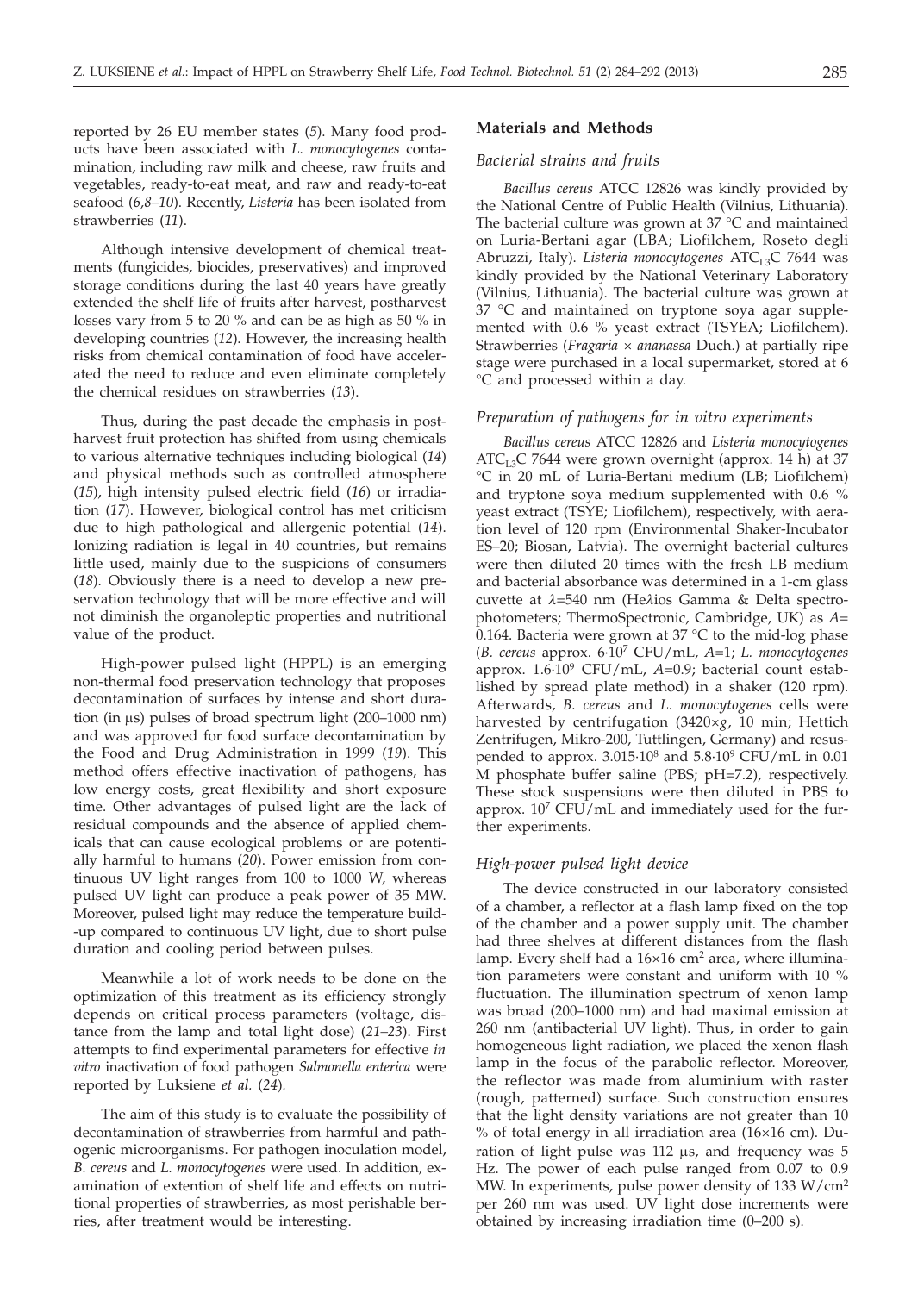In order to estimate the dose of total light energy delivered to the fruit, several mathematical calculations had to be performed. The pulse power density is a pulse energy (in mJ) delivered per  $cm<sup>2</sup>$  of the treated surface during pulse duration (112 ms), *i.e.* a ratio of the pulse energy to the pulse duration  $(J/(cm^2\text{-}s))$ . Traditionally, photobiological processes depend on the total light energy dose delivered to the object and are expressed in J/cm<sup>2</sup>. In the case of pulsed light delivery, the total dose (*D*) is the energy of one pulse  $(e_1/(J/cm^2))$ , multiplied by a number of pulses during the whole treatment time (*t/s*):

$$
D = e_1 \cdot t \cdot f \tag{1}
$$

where *f* is a pulse frequency (in Hz).

UV light power density measurements were performed at 260 nm with a 3sigma meter (Coherent Inc., Santa Clara, CA, USA) equipped with pyroelectrical detector J25LP04 (*24*).

#### *Pulsed light treatment of the inoculated bacterial cells*

The test culture (approx.  $10^7$  CFU/mL) was plated onto the LBA using spread plating method. Then the plates were placed on the middle shelf of the chamber and exposed to 0–500 pulses of high-power pulsed UV light (UV light dose of 0–1.95 J/cm2 ). Pulse power density and input voltage were 133  $W/cm^2$  and 1200 V, respectively.

In order to check whether the destruction of microorganisms induced by pulsed light can be repaired by several photoenzymes, the treated pathogens were afterwards exposed to incoherent light source emitting at 365 nm with power density of 1 mW/cm2 for 1–3 h (*22*). The control plates were wrapped in aluminium foil to prevent photoreactivation and incubated for 24 h at 37 °C. The total light dose was measured by a 3sigma meter (Coherent Inc.) equipped with pyroelectrical detector 25LP04 and was evaluated as  $3.6-10.8$  J/cm<sup>2</sup> on the surface of the sample.

## *Pulsed light treatment of inoculated strawberries*

Strawberry samples of about 15 g were soaked in 50 mL of *B. cereus* ATCC 12826 or *Listeria monocytogenes* ATC<sub>L3</sub>C 7644 suspensions (approx.  $10^7$  CFU/mL). Then, the samples were kept in a sterile area for 30 min for further bacterial adhesion on the surface of the produce (*23*).

All strawberry samples inoculated with *B. cereus* or *L. monocytogenes* were placed sparsely (in order to minimize shadow effects) on a sterile Petri dish without cover on the middle shelf (10 cm from the lamp) in the treatment chamber and exposed to 0–1000 pulses of light (UV light dose of the  $0-3.9$  J/cm<sup>2</sup>) from above and below (*24*). Input voltage was 1200 V. The control samples were not irradiated. For mesophiles, yeast and fungal counts, strawberry samples were treated under the same conditions.

## *Microbial enumeration*

All samples (including control) were separately mixed with appropriate volume of 0.01 M PBS (1 g of sample in 10 mL of buffer) and homogenized for 60 s in sterile

BagPage bags using a BagMixer (model MiniMix 100 VP, Interscience, Saint Nom La Bretèche, France) 4 h after the treatment. The homogenate was then serially diluted in 0.9 % NaCl and placed on the agar. For *B. cereus* and *L. monocytogenes*, Mossel's *Bacillus cereus* selective mannitol egg yolk polymixin (MYP) agar (Liofilchem) and PALCAM *Listeria*-selective agar (Liofilchem) were used, respectively. Plates were incubated at 37 °C for 24 h. Total aerobic bacterial, yeast and mould counts were determined by plating appropriately diluted samples onto TSYEA (Liofilchem) and dichloran glycerol (DG18) agar base, respectively, and incubated at 30 °C for 48 h. The surviving cell populations were enumerated and expressed as log CFU/g.

#### *Evaluation of shelf life of strawberries*

For the evaluation of the shelf life of the treated strawberries, the Kaplan-Meier survival curves were used. Part of berries was exposed to pulsed light from two sides. The treated samples were stored at  $(6±2)$  °C. The control samples were not irradiated and were stored under the identical conditions. Every experimental group consisted of 30 pieces. Strawberries were observed until visually detectable spoilage spots (visible fungi) occurred on the surface. The expansion of shelf life of the treated strawberries was evaluated according to Kittemann *et al.* (*25*). The level of infected berries was scored on a 1–6 scale. Results were expressed as a disease index between 0 and 100 (from 0=no infection to 100=all berries are infected).

The appearance of strawberries was examined according to the method described by Mahmoud *et al*. (*26*). The overall appearance of fruits was visually measured using the following scale: 8–9=excellent, 6–7=very good, 5=good, 1–4=not acceptable (visible mould grown).

#### *Temperature measurements*

The LM35 precision Celsius thermocouple (Delta Ohm, Padua, Italy) was used to measure temperature dynamics on the surface of the berries during treatment. Thus, the thermocouple with digital indication of temperature was fixed on the surface of strawberry which was placed in the chamber and treated with HPPL. In our previous work, it was found that the variation of pulse frequency from 1 to 5 Hz had no influence on the surface temperature (*24*). In order to shorten the exposition time, we used 5-Hz frequency for all experiments.

# *Determination of ascorbic acid, total phenolic and anthocyanin contents*

All measurements of nutrition quality of the treated fruits were performed 4 h after the treatment. For ascorbic acid determination, metaphosphoric acid extracts of the strawberries were prepared and pH was adjusted to about 1.2. Ascorbic acid content was determined by titration with 2,6-dichlorphenolindophenol sodium chloride solution (*27*). In this oxidation-reduction reaction, ascorbic acid in the extract was oxidized to dehydroascorbic acid and 2,6-dichlorphenolindophenol dye was reduced to a colourless compound. End point of the titration was detected when excess of the unreduced dye gave a rose pink colour of acid solution.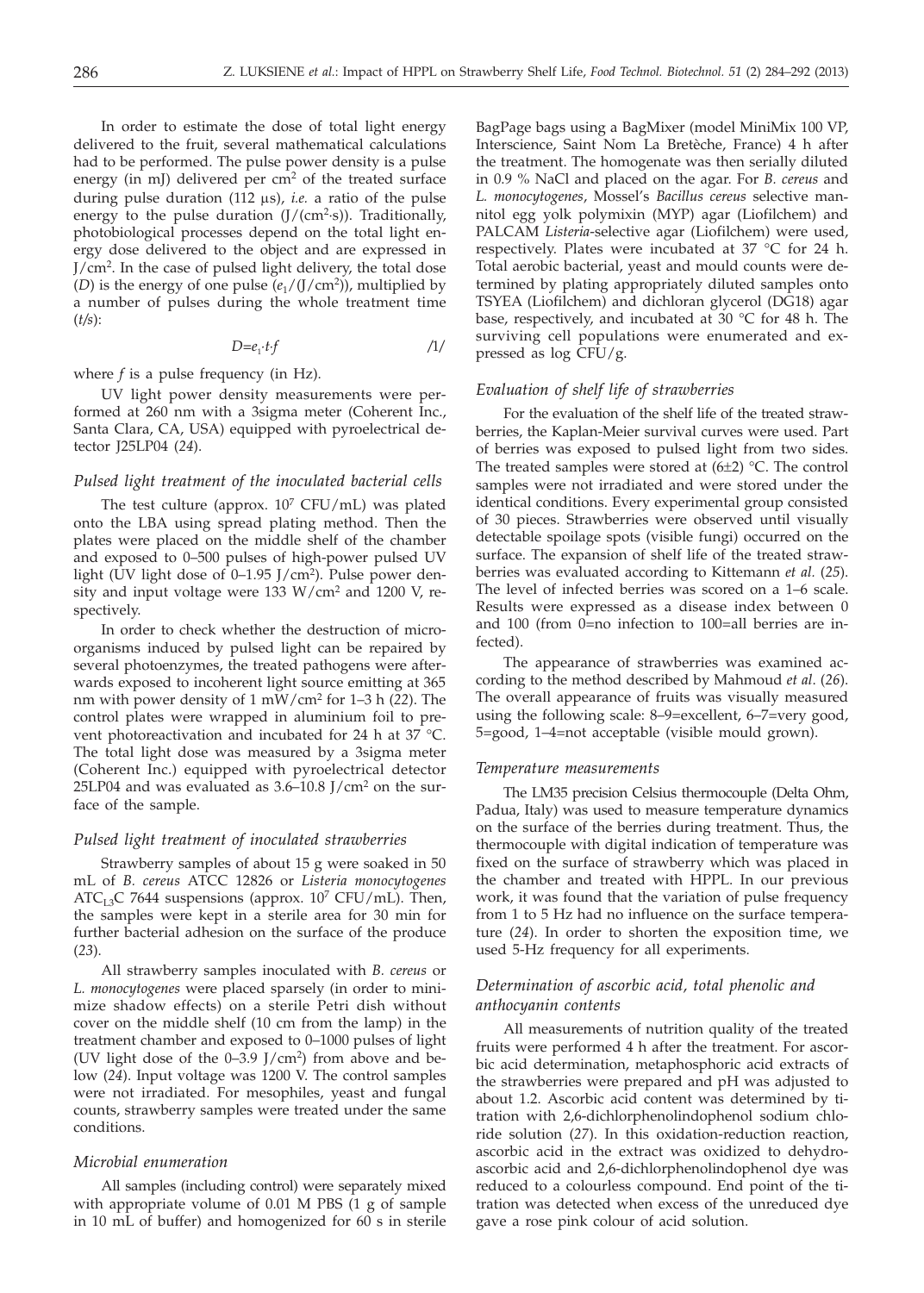Total phenolic content (TPC) was determined as described in the work by Bobinaite et al. (28). The extracts for the TPC assay were obtained by extracting 5 g of homogenised strawberries (using Polytron PT 1200E homogenizer, Thomas Scientific, Swedesboro, NT, USA) with 50 mL of methanol at ambient temperature for 1 h with constant shaking. The solution was filtered and the residue was repeatedly extracted with 50 mL of methanol for 1 h. Finally, the extracts were combined and diluted to 500 mL with methanol. The TPC in strawberry extracts was determined using Folin–Ciocalteu reagent according to the method of Slinkard and Singleton (*29*) using gallic acid as a reference. The reagent was prepared by diluting a stock solution (Sigma-Aldrich Chemie, Steinheim, Germany) with distilled water (1/10, by volume). The samples (1.0 mL, three replicates) were introduced into the test cuvettes and mixed with 5.0 mL of Folin-Ciocalteu reagent and 4.0 mL of  $Na_2CO_3$  (7.5 %). The absorbance was measured at 765 nm in a Genesys-10 UV-VIS spectrophotometer (Thermo Spectronic, Rochester, NY, USA) after incubation at ambient temperature for 1 h. The TPC was determined from the calibration curve and expressed in mg of gallic acid equivalents (GAE) per 100 g of fresh mass (fm) of berries.

Total anthocyanins were extracted from 5 g of strawberries with methanol acidified with 0.2 M HCl. The strawberries were ground with quartz sand and the extraction was performed with 20-mL portions of solvent until the sample became colourless. The extract was diluted with acidified methanol, and the absorption was measured using a Cintra 202 UV-VIS spectrophotometer (GBC Scientific Equipment, Dandenong, Australia) at 510 nm. Total anthocyanin content was estimated as predominantly pelargonidin 3-glucoside at 510 nm, using a molar absorptivity coefficient of 36 000 and expressed as mg per 100 g of fm (*30*).

## *Measurements of antioxidant capacity*

The antioxidant capacity of berry extracts was evaluated using a stable 2,2-diphenyl-1-picrylhydrazyl hydrate (DPPH) radical (Sigma-Aldrich) by a slightly modified spectrophotometric method of Brand-Williams *et al.* (*31*) as described in the paper by Viskelis *et al.* (*32*) and expressed as Trolox equivalents (TE) (*33*).

## *Evaluation of firmness changes*

Firmness of strawberries was neasured with a texture analyzer (TA.XT Plus, Stable Micro Systems, Godalming, UK). A P/5 probe (cylinder with a 5-mm diameter and flat end) was used for piercing the flesh of berries. The start of penetration test was the contact of the probe with the strawberry surface, and the finish when the probe penetrated the tissue to the depth of 8 mm. The probe speed was 1 mm/s. Ten fruits from each test group were used for analysis. The results of the tests were processed with the program Texture Exponent (Stable Micro Systems, Ltd).

# *Evaluation of colour changes of pulsed light-treated strawberries*

Measurements of colour coordinates (*L\*, a\*, b\**) were made with a portable spectrophotometer MiniScan XE Plus (Hunter Associates Laboratory, Inc., Reston, VA, USA). The colorimeter was set to measure total reflectance with illuminant C and a 10° observation angle. The parameters *L\*, a\** and *b\** (lightness, red value and yellow value, respectively, on the CIELAB scale) were measured and converted into hue angle (*h*\*) and chroma (*C*\*) (*34*). The values of *L\** were measured as a percentage; *a\** and *b\** were measured in National Bureau of Standards (NBS) units; *h*\* was expressed in degrees from 0 up to 360°. The spectrophotometer was calibrated on a standard white tile  $(X=81.3, Y=86.2, Z=92.7)$  before each series of measurements. Colour coordinates were processed with the program Universal software v. 4.10 (Universal Software Corporation, Nashua, NH, USA).

#### *Statistical analysis*

The experiments were carried out in triplicate for each set of exposure, using different batches of strawberries. The data were analyzed with Origin v. 7.5 software (OriginLab Corporation, Northampton, MA, USA). A standard error was estimated for every experimental point and marked as an error bar. Sometimes the bars were too small to be visible. To estimate the significance of *in vitro* inactivation on the surface of fruits, analysis of variance (ANOVA) with Bonferroni test was used. To estimate the significance of shelf life of fruits and the effect of pulsed light on the amount of total antioxidants, Student's *t* test was used.

## **Results**

# *In vitro inactivation of bacteria by high-power pulsed light*

According to the results presented in Fig. 1a, *Bacillus* and *Listeria* are susceptible to pulsed light treatment and can be inactivated *in vitro* by 7 log (detection level of 10 CFU/mL). Data presented in Fig. 1b indicate that neither low level destruction of microorganisms (obtained at pulsed light dose of 0.078 J/cm<sup>2</sup>) nor higher (obtained at pulsed light dose of  $0.195$  J/cm<sup>2</sup>) were repaired by pathogen photoreactivation mechanism. No statistically significant difference (p<0.05) between the survival ratios of control and photoreactivation-treated samples was found.

# *Decontamination of strawberries by high-power pulsed light treatment*

To evaluate the antibacterial efficiency of HPPL, strawberries were illuminated in the chamber with pulsed light (total UV light dose of of  $3.9$  J/cm<sup>2</sup>) and then examinated for microbial counts. Data presented in Table 1 indicate that inactivation of the surface-inoculated *Bacillus* and *Listeria* (these pathogens were selected for inoculation-based experiments as they had the highest surface attachment level) by HPPL technique is significant and practically important. The amount of microbial count in untreated strawberries reached 5.0–5.9 log. After HPPL, this amount was reduced by 1–1.5 log. Data presented in Table 1 indicate that decontamination of strawberries from the naturally distributed mesophiles on fruit surface by pulsed light was effective as well. More than 99 % decontamination of strawberries was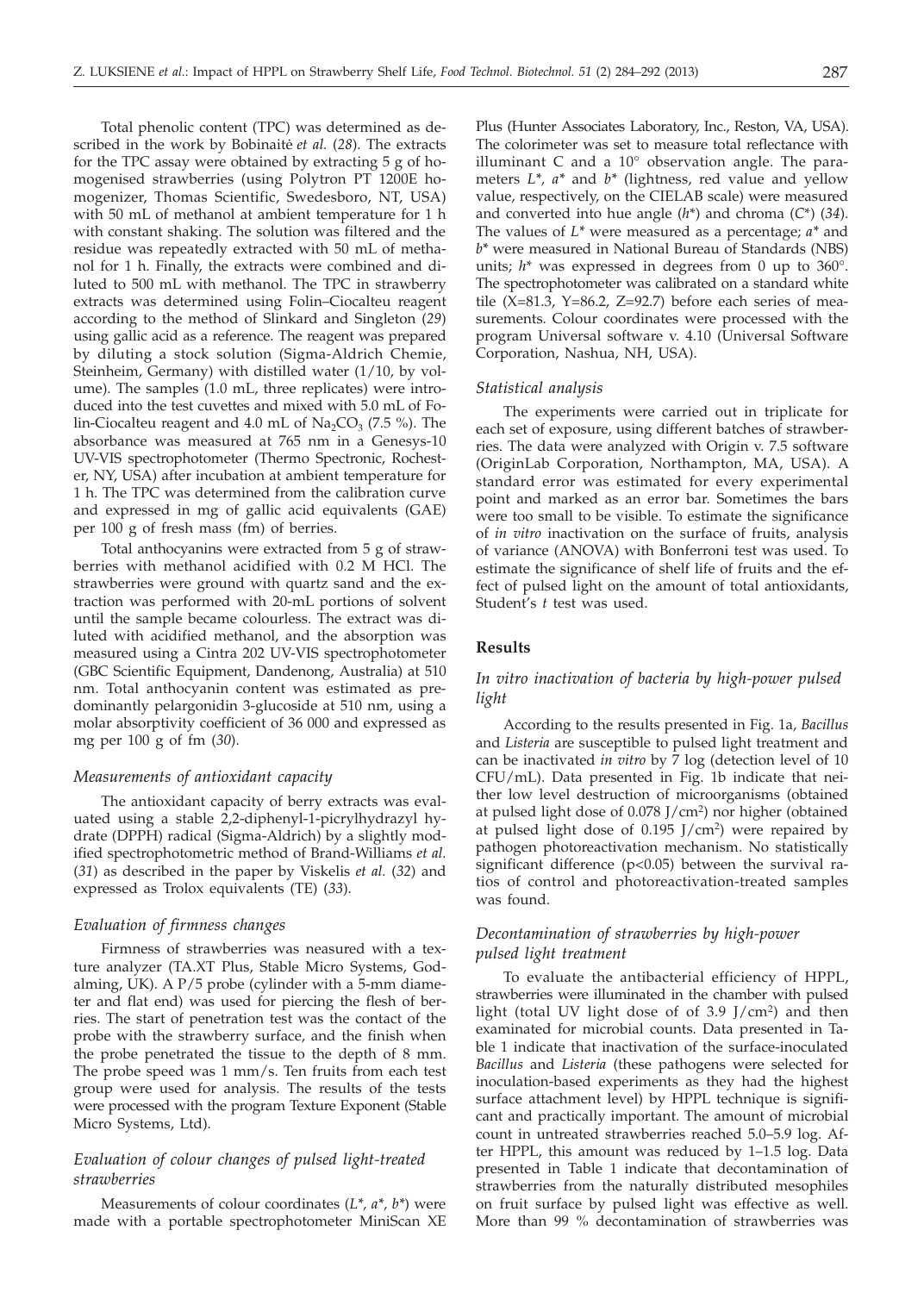

**Fig. 1.** High-power pulsed light-based inactivation (a) and light- -based photoreactivation at 365 nm (b) of *B. cereus* and *L. monocytogenes in vitro* in dependence of total light dose

obtained  $(2.2 \text{ log})$   $(p<0.05)$ . It is evident that mesophilic bacteria are more susceptible to pulsed light treatment than *Bacillus* and *Listeria*.

Table 1. Decontamination of strawberries by high-power pulsed light treatment (UV light dose of 3.9 J/cm<sup>2</sup>)

|                        | Control sample | Treated sample |  |
|------------------------|----------------|----------------|--|
| Microorganism          | $\log CFU/g$   | $\log CFU/g$   |  |
| Bacillus cereus        | $5.9 \pm 0.2$  | $4.4 \pm 0.2$  |  |
| Listeria monocytogenes | $5.0 \pm 0.3$  | $3.9 \pm 0.5$  |  |
| mesophiles             | $6.0 \pm 0.1$  | $3.8 \pm 0.3$  |  |
| microfungi/yeasts      | $5.2 \pm 0.2$  | $4.2 \pm 0.2$  |  |

Results are expressed as mean values of three replicate measurements±standard deviation

Generally, the reduction of bacterial viability on the surface of fruit is a function of light dose, when the distance from the light source, pulse repetition rate and voltage are constant. In order to increase the light dose, the exposition time was increased. It was important to identify whether naturally distributed microfungi/yeasts on most perishable fruits, *i.e.* strawberries, were susceptible to pulsed light. Data presented in Table 1 indicate that after 4 h of pulsed light treatment, microfungi/yeasts on the surface of strawberries were reduced from 5.2 to 4.2 log.

## *Shelf life of strawberries after pulsed light treatment*

It is obvious that one of the advantages of any antimicrobial technology is the ability to extend the shelf life of the treated strawberries. Shelf life of strawberries was evaluated visually by observing surface colour changes (visible fungi) using Maier-Kaplan curves. As depicted in Fig. 2, the half-time of disease-free period (time necessary for 50 % of berries to survive) of the treated strawberries was prolonged in all cases. For instance, the shelf life of strawberries treated with pulsed light increased for 2 days, *i.e.* from 2.5 to 4.5 days during which the number of healthy strawberries remained at 50 %.



**Fig. 2.** Shelf life of strawberries before (control) and after high- -power pulsed light treatment

In addition, the extension of the shelf life of treated strawberries was evaluated according to Kittemann *et al.* (*25*) using a 1–6 scale. The obtained data indicate that after 7.5 days of storage at 6 °C all control strawberries (100 %) were infected (disease index 6). Only 75 % (disease index 4.75) of treated strawberries were damaged during the same storage period when kept under identical conditions. The appearance of strawberries was examined according to the method described by Mahmoud *et al*. (*26*). The overall appearance of fruits was visually measured using the following scale: 8–9=excellent, 6–7=very good, 5=good, 1–4=not acceptable (visible mould grown). Data presented in Table 2 show the effect of HPPL on the overall appearance of treated strawberries during storage at  $(22\pm2)$  °C for 8 days. There were no significant differences between the control and treated samples on day 0 and day 2 of storage. The visual overall quality of strawberries gradually decreased over storage time. The score decreased from 9 to 3.9 after 4 days and from 9 to 3.5 after 5 days in control and in UV light- -treated samples.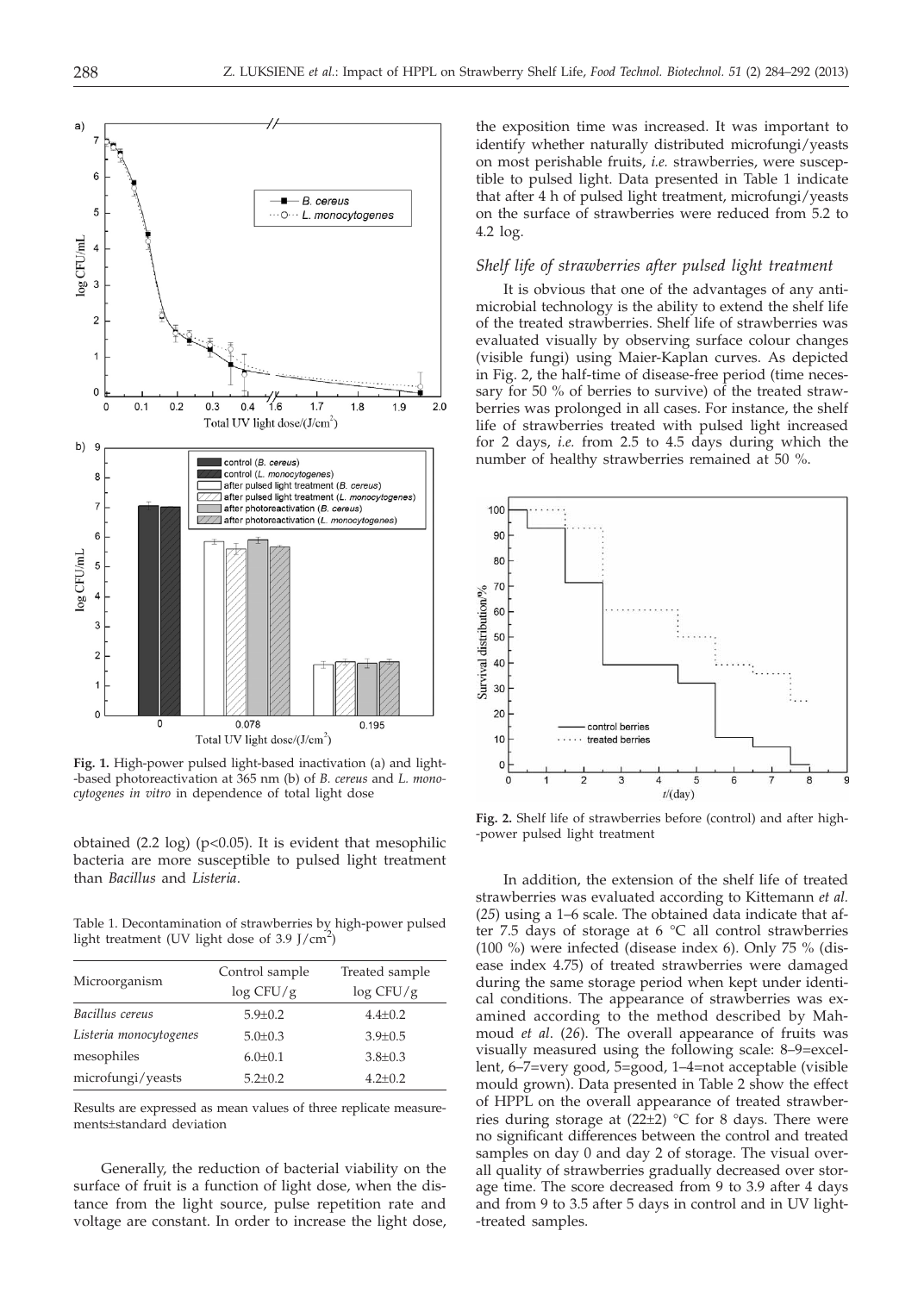Table 2. Changes in the visual overall quality of strawberries treated with high-power pulsed light during storage at (22±2) °C

| Storage time/day | Control sample | Treated sample |  |
|------------------|----------------|----------------|--|
| 0                | $9.0 \pm 0.0$  | $9.0 \pm 0.0$  |  |
| 1                | $9.0 \pm 0.0$  | $9.0 \pm 0.0$  |  |
| $\mathcal{P}$    | $8.8 \pm 0.5$  | $8.9 \pm 0.4$  |  |
| 4                | $3.9 \pm 1.6$  | $5.4 \pm 1.9$  |  |
| 5                | $2.4 + 1.7$    | $3.5 + 2.1$    |  |
| 6                | $1.9 + 1.4$    | $2.1 + 1.6$    |  |
| 7                | $1.1 \pm 0.4$  | $1.8 \pm 1.5$  |  |
| 8                | $1.0 + 0.0$    | $1.4 \pm 0.7$  |  |

Results are expressed as mean values of three replicate measurements±standard deviation; the overall appearance of fruits was visually measured using the following scale: 8–9=excellent, 6–7=very good, 5=good, 1–4=not acceptable (visible mould grown)

# *Temperature values on the surface of the produce during pulsed light treatment*

Data presented in Fig. 3 clearly indicate that fruit surface temperature during HPPL treatment tends to increase. It is obvious that the rise of temperature depends on the delivered light dose and distance from the lamp.



**Fig. 3.** The increase of temperature on the surface of strawberry fruits as a function of total UV light dose in comparison with the control (untreated fruits with a constant temperature on the surface of 22 °C)

Thus, in order to avoid thermal effects, the main experiments were performed on the middle shelf (10 cm) using such distance and UV light density  $(5.4 \text{ J/cm}^2)$  that the temperature on the surface of fruit never exceeded 42 °C. Control (untreated) samples were kept at 22 °C surface temperature.

# *Total antioxidant capacity and ascorbic acid, phenolic and anthocyanin contents in strawberries before and after pulsed light treatment*

In order to estimate specific changes of the nutritional quality of strawberries, total antioxidant capacity and total phenolic and anthocyanin content in the treated and control strawberries were evaluated. According to the results presented in Table 3, total antioxidant activity in control strawberries was  $(9.8\pm2.1)$  µM of TE per g of fm, whereas in the HPPL-treated it was insignificantly ( $p$ <0.05) reduced to (8.8 $\pm$ 1.8)  $\mu$ M of TE per g of fm. Concerning the amount of total soluble phenolics, it was found that immediately after HPPL treatment no significantly important reduction (from (168.7±11.2) mg per 100 g of fm in control to  $(160.3\pm12.4)$  mg per 100 g of fm in treated strawberries) of total phenolics was found. In addition, the level of total anthocyanins in strawberries after the treatment was the same as in control group ( $(27.74\pm2.30)$  mg per 100 g of fm in control and  $(28.87\pm$ 2.10) mg per 100 g of fm in the treated ones). Eventually, vitamin C content was evaluated in the control and in the HPPL-treated strawberries. Data presented in Table 3 reveal that no significantly important changes in vitamin C content were found between the treated and the control groups: in control samples (60.0±1.8) mg of vitamin C per 100 g of fm was detected, whereas in the treated samples the of amount vitamin C was slightly reduced to  $(58.0 \pm 2.1)$  mg per 100 g of fm  $(p<0.05)$ .

# *Firmness of strawberries before and after pulsed light treatment*

The firmness of strawberries was measured directly after HPPL treatment and compared with that of control. Data presented in Table 3 indicate that the average firmness of 10 berries treated by pulsed light was (17.6±4.2) N/cm2 . It must be noticed that the firmness of strawberries in control group was (19.1±3.2) N/cm<sup>2</sup>, which means that high-power pulsed light had no impact on strawberry firmness.

Table 3. Ascorbic acid, total phenolic and total anthocyanin content, and antioxidant capacity per 100 g of fresh mass, and firmness of strawberries before and after high-power pulsed light treatment

| Variant         | $w$ (ascorbic acid)<br>mg/100 g | $w(TPC$ as $GAE$ )<br>mg/100 g | w(TA)<br>mg/100 g | Antioxidant capacity<br>c(TE)<br>$\frac{1}{m(\text{fresh fruit})}/(\mu M/g)$ | Firmness<br>N/cm <sup>2</sup> |
|-----------------|---------------------------------|--------------------------------|-------------------|------------------------------------------------------------------------------|-------------------------------|
| control samples | $60.0 \pm 1.8$                  | $168.7 + 11.2$                 | $27.74 \pm 2.30$  | $9.8 \pm 2.1$                                                                | $19.1 \pm 3.2$                |
| treated samples | $58.0 + 2.1$                    | $160.3 + 12.4$                 | $28.87 \pm 2.10$  | $8.8 \pm 1.8$                                                                | $17.6 + 4.2$                  |

Results are expressed as mean values of three replicate measurements±standard deviation; TPC=total phenolic content, GAE=gallic acid equivalent, TA=total anthocyanins, TE=Trolox equivalent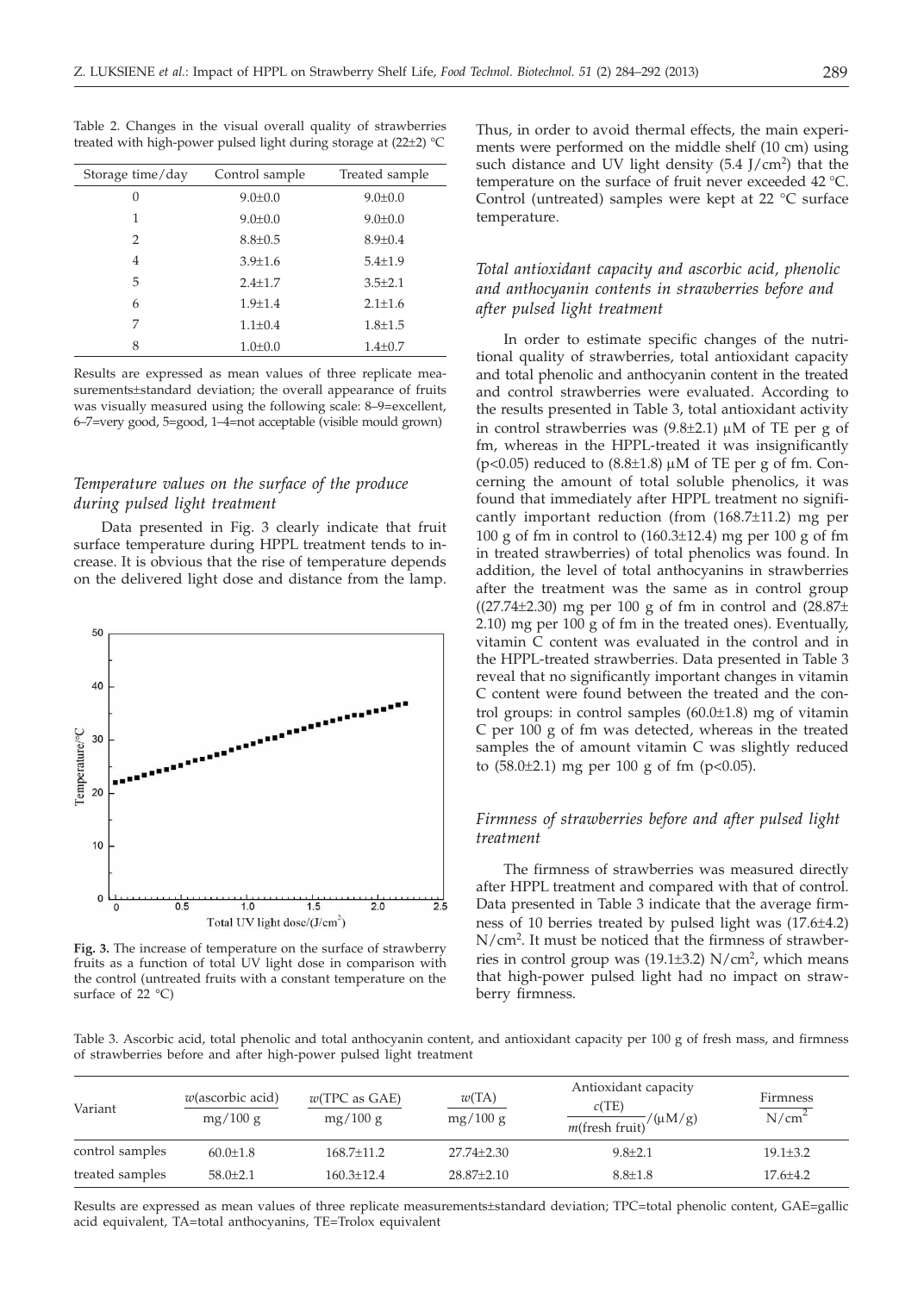| Variant         | ∸              |                |                |                | $h^*/^{\circ}$ |
|-----------------|----------------|----------------|----------------|----------------|----------------|
| control samples | $35.8 \pm 3.8$ | $34.7{\pm}3.3$ | $20.9 \pm 6.1$ | $40.6 + 5.7$   | $30.4 \pm 5.4$ |
| treated samples | $37.2 \pm 3.6$ | $36.4{\pm}3.9$ | $23.4 \pm 4.6$ | $43.4 \pm 5.5$ | $32.4 \pm 3.3$ |

Table 4. Strawberry fruit colour coordinates before and after high-power pulsed light treatment

Results are expressed as mean values of three replicate measurements±standard deviation

# *Impact of pulsed light treatment on the strawberry colour*

To determine whether the treatment had any negative effects on the colour of the strawberries, samples were analyzed 4 h after the treatment. For this purpose the parameters *L*\*, *a\** and *b\** were measured in reflection mode, and colour chroma *C*\* and colour tone were calculated. The results in Table 4 show that no significant changes of colour parameters were detected, which means that pulsed light has no impact on strawberry colour parameters.

## **Discussion**

The most widely known postharvest treatments to reduce microbial growth are low temperature and modified atmosphere packaging (*35*). However, it has been reported that these technologies are not enough effective, they induce microbial resistance, and include high costs and the use of chemical contaminants (*36*). For instance, it has been reported that a low storage temperature decreased the antioxidant capacity and flavonoid content in strawberries, and the carbon dioxide treatment reduced the anthocyanin content and changed the internal fruit colour (*37,38*). Hot-water rinsing and brushing significantly reduce the microbial population on fruit surface and stop decay development. However, the loss of fruit mass and heat-induced damage of the fruit surface were observed (*39*). Washing with tap water reduced mesophiles on the fresh-cut asparagus by 1.4 log, washing with chlorinated water by 2 log and with ozonated water by 1.9 log (*40*). Conventional sanitizers have been shown to have limited efficacy in removing spoilage and pathogenic bacteria from the surface of a product (*41*). One of the ways to control the loss and quality of strawberries is based on the application of physical treatment such as pulsed light.

Our previous work indicates that the main food pathogen *Salmonella enterica* was susceptible to HPPL treatment *in vitro* (*24*). Data obtained in this study reveal that *B. cereus* and *L. monocytogenes* are also sensitive to HPPL and can be inactivated to an undetectable level *in vitro* (Fig. 1a). The obtained results are in accordance with prior reports (*38–40*), where susceptibility of *B. cereus* and *L. monocytogenes* to HPPL was detected. Meanwhile, some authors reported that repetitive use of pulsed light treatment induced an increased resistance of surviving bacterial cells (*42*). For instance, Rajkovic *et al.* (*43*) found approx. 1 log CFU/mL increase of the resistance of a mixture of *L. monocytogenes* strains. It is important to note that no photoreactivation of HPPL-induced bacterial damage was observed (Fig. 1b). These promising results prompted us to evaluate decontamination efficiency of this treatment on real food systems. Data presented in Table 1 indicate that decontamination of strawberries from naturally distributed mesophiles was rather effective (2.2 log). It is interesting to note that *B. cereus* and *L. monocytogenes* inoculated on the surface of strawberries at similar levels as mesophiles (5.0–5.9 log) were inactivated by 1.5 and 1.1 log, respectively. It looks like these food pathogens are less susceptible to pulsed light than mesophilic bacteria. These data are in line with Gómez-López *et al.* (*19*), who found 0.56–2.04 log reduction of bacteria when treating minimally processed vegetables.

It is important to note that harmful yeasts and fungi naturally distributed on the surface of the most perishable fruit, *i.e.* strawberry, exhibited slightly lower susceptibility to pulsed light and were inactivated by 1 log (Table 1). These data are in line with the results of other authors (*44*). Hence, overall reduction of the microbial contamination prolongs the half-time of disease-free period of strawberries by 2 days (Fig. 2). Marquenie *et al.* (*45*) studied the combined effect of three physical methods: HPPL, heat, and UV-C illumination on the removal of *Botrytis cinerea* from strawberries. Their results revealed that pulsed light alone used at rather low dose was ineffective, although combined treatment of all three techniques reduced visually *B. cinerea* mycelia and did not affect fruit firmness. This technique also prolonged disease-free period and increased the shelf life by 1–2 days.

However, there is a concern about heat generation during pulsed light treatment. Data on the temperature dynamics on the surface of produce obtained during treatment indicate that it is possible to find operational parameters at which temperature increase on the surface of fruit never exceeds 42 °C (Fig. 3). During 20 min of treatment the temperature on the surface of the fruit changed from 22 to 37 °C. Bialka and Demirci (*46*) found higher *Salmonella* and *E. coli* inactivation level (3.4 log) in strawberries after HPPL treatment, but the temperature on the surface of the strawberry increased to unacceptable 80 °C after 60 s of illumination.

Colour is one of the important quality indicators of fresh strawberry appearance. The bright red colour of strawberry fruit is due to the presence of anthocyanin pigments in the fruit epidermis and cortex (*47*). To find out whether pulsed light has any effect on the colour of strawberry, the fruits were analyzed immediately after the treatment. According to the obtained data (Table 4), the colour of strawberry was not markedly affected by the pulsed light. These data are in line with the results of Bialka and Demirci (*46*), who used HPPL to decontaminate strawberries and did not find any changes in fruit skin colour.

The main beneficial properties of strawberries have been partially attributed to the high content of antioxi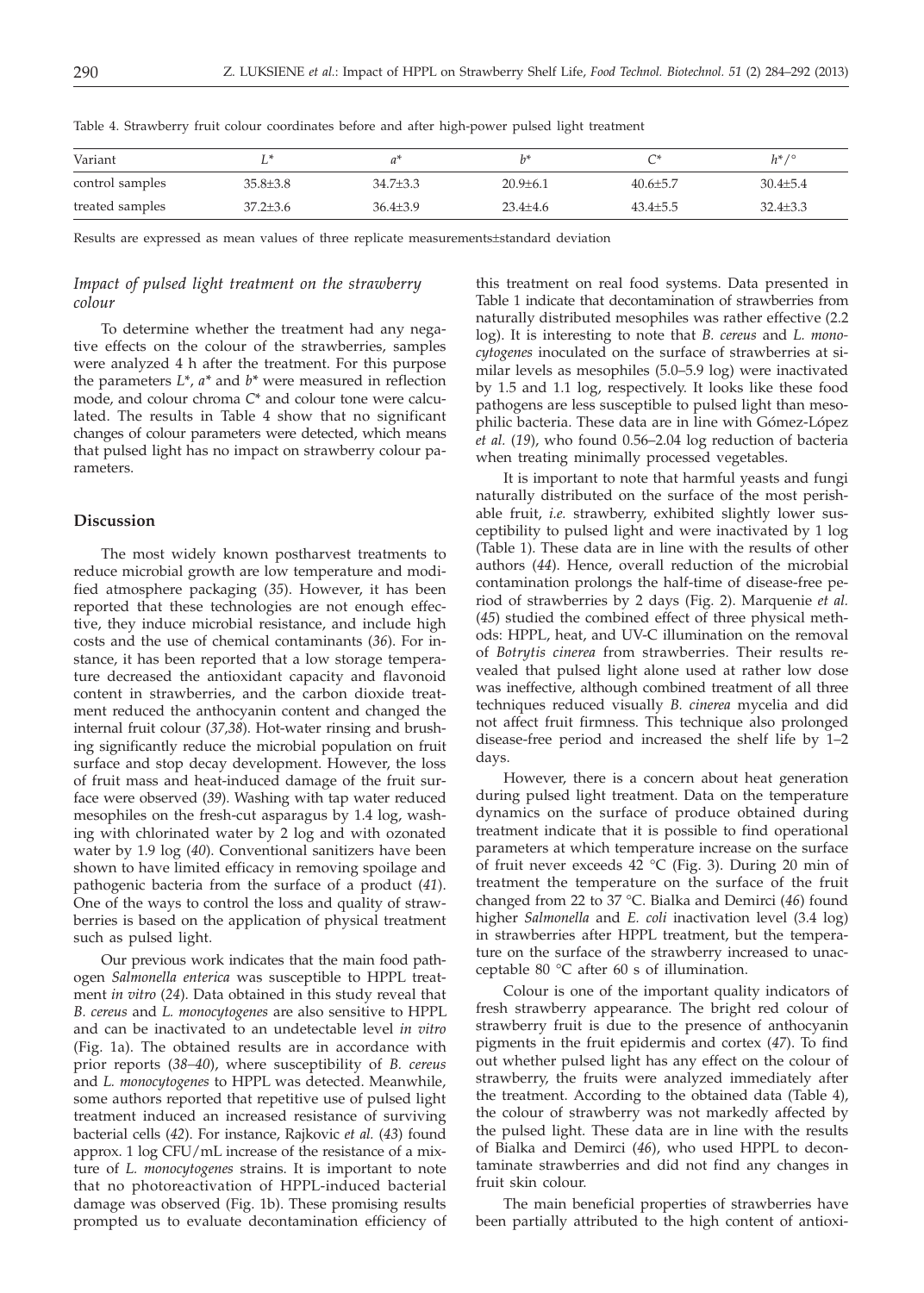dant compounds (*1*). It was observed that after exposure to pulsed light, the nutritional quality of strawberries did not diminish significantly (Table 3). Gil *et al.* (*48*) studied the effect of carbon dioxide treatment on the amount of anthocyanins and other polyphenols in strawberries. Their results revealed that anthocyanin content in  $CO<sub>2</sub>$ --treated fruits was reduced as compared to those of stored in air. Fan *et al.* (*49*) studied the effect of yeast antagonist (*Cryptococcus laurentii*) entrapped in sodium alginate film on strawberry fruits and found no significant effects on external colour parameters and anthocyanin content of berries during storage. Odriozola-Serrano *et al.* (*16*) found that high-intensity pulsed electric field (HIPEF) affected strawberry nutritional qualities too. The loss of phenolic content after HIPEF and thermal treatment of strawberry juices was in the range of 21.5–24.1 mg per 100 mL after 56 days of storage at 4 °C. The firmness of strawberries is an important parameter which partly determines their shelf life. Our results show that high-power pulsed light treatment does not affect strawberry fruit firmness as no changes were observed in comparison with control (Table 3).

# **Conclusions**

The obtained data indicate that high-power pulsed light is fast and effective non-thermal and non-chemical tool to control microbial contamination of most perishable fruits, *i.e.* strawberries. It is important to note that high-power pulsed light significantly prolonged the shelf life of strawberries without negative impact on their nutritional quality (total phenolic, total anthocyanin and ascorbic acid content, and antioxidant capacity) and overall appearance (firmness, colour coordinates *L\*, a\*, b\*, C\** and *h*\*).

## *Acknowledgement*

The study was supported by Lithuanian Scientific Council, SVE-02-2012.

## **References**

- *1.* S. Tulipani, B. Mezzetti, F. Capocasa, S. Bompadre, J. Beekwilder, C.H. Ric de Vos *et al.*, Antioxidants, phenolic compounds, and nutritional quality of different strawberry genotypes, *J. Agric. Food Chem. 56* (2008) 696–704.
- *2.* Foodborne Illness Cost Calculator, USDA Economic Research Service, Washington DC, USA (2011) (*http://webarchives.cdlib. org/sw1tx36512/http://www.ers.usda.gov/Data/FoodborneIllness/*)
- *3.* V. Velusamy, K. Arshak, O. Korostynska, K. Oliwa, C. Adley, An overview of foodborne pathogen detection: In the perspective of biosensors, *J. Biotechnol. Adv. 28* (2010) 232–254.
- *4.* E. Scallan, R.M. Hoekstra, F.J. Angulo, R.V. Tauxe, M.A. Widdowson, S.L. Roy *et al.*, Foodborne illness acquired in the United States – Major pathogens, *Emerg. Infect. Dis. 17* (2011) 7–15.
- *5.* Scientific reports of EFSA and ECDC: The European Union summary report on trends and sources of zoonoses, zoonotic agents and food-borne outbreaks in 2010, *EFSA J. 10* (2012) 2597.
- *6.* S.A. Al-Zeyara, B. Jarvis, B.M. Mackey, The inhibitory effect of natural microflora of food on growth of *Listeria monocytogenes* in enrichment broths, *Int. J. Food Microbiol. 145* (2011) 98–105.
- *7.* National *Listeria* Surveillance Annual Summary, 2010, Atlanta, GA, USA, Centers for Disease Control and Prevention (CDC), US Department of Health and Human Services (2012) (*http://www.cdc.gov/listeria/pdf/listeria-annualsummary-2010-508c.pdf*).
- *8.* C.H. Chou, C. Wang, Genetic relatedness between *Listeria monocytogenes* isolates from seafood and humans using PFGE and REP-PCR, *Int. J. Food Microbiol. 110* (2006) 135– 148.
- *9.* L. O'Connor, M. O'Leary, N. Leonard, M. Godinho, C. O'Reilly, L. Coffey *et al.*, The characterization of *Listeria* spp. isolated from food products and the food-processing environment, *Lett. Appl. Microbiol. 51* (2010) 490–498.
- *10.* J.N. Sofos, I. Geornaras, Overview of current meat hygiene and safety risks and summary of recent studies on biofilms, and control of *Escherichia coli* O157:H7 in nonintact, and *Listeria monocytogenes* in ready-to-eat, meat products, *Meat Sci. 86* (2010) 2–14.
- *11.* S.D. Flessa, M. Lusk, L.J. Harris, Survival of *Listeria monocytogenes* on fresh and frozen strawberries, *Int. J. Food Microbiol*. *101* (2005) 255–262.
- *12.* W.J. Janisiewicz, L. Korsten, Biological control of postharvest diseases of fruit, *Annu. Rev. Phytopathol. 40* (2002) 411–441.
- *13.* K. Bolognesi, G. Morasso, Genotoxicity of pesticides: Potential risk for consumers, *Trends Food Sci. Technol. 11* (2000) 182–187.
- *14.* R.R. Sharma, D. Singh, R. Singh, Biological control of postharvest diseases of fruits and vegetables by microbial antagonists: A review, *Biol. Control. 50* (2009) 205–221.
- *15.* Sandhya, Modified atmosphere packaging of fresh produce: Current status and future needs, *LWT-Food Sci. Technol. 43* (2010) 381–392.
- *16.* I. Odriozola-Serrano, R. Soliva-Fortuny, O. Martín-Belloso, Impact of high-intensity pulsed electric fields variables on vitamin C, anthocyanins and antioxidant capacity of strawberry juice, *Food Sci. Technol. 42* (2009) 93–100.
- *17.* A.P. Dionísio, R. Takassugui Gomes, M. Oetterer, Ionizing radiation effects on food vitamins – A review, *Braz. Arch. Biol. Technol. 52* (2009) 1267–1278.
- *18.* P.J.G. Neyssen, Practical implications of developments in legislation on food irradiation in the European Union, *Radiation. Phys. Chem. 57* (2000) 215–217.
- *19.* V.M. Gómez-López, P. Ragaert, J. Debevere, F. Devlieghere, Pulsed light for food decontamination: A review, *Trends Food Sci. Technol. 18* (2007) 464–473.
- *20.* N. Elmnasser, S. Guillou, F. Leroi, A. Orange, A. Bakhrouf, M. Federighi, Pulsed-light system as novel food decontamination technology: A review, *Can. J. Microbiol. 53* (2007) 813–821.
- *21.* G. Oms-Oliu, O. Martín-Belloso, R. Soliva-Fortuny, Pulsed light treatment for food preservation. A review, *Food Bioproces. Technol. 3* (2010) 13–23.
- *22.* J. Hu, P.H. Quek, Effects of UV radiation on photolyase and implications with regards to photoreactivation following low- and medium-pressure UV disinfection, *Appl. Environ. Microbiol. 74* (2008) 327–328.
- *23.* E. Paskeviciute, Z. Luksiene, Photosensitization as a novel approach to decontaminate fruits and vegetables, *PTEP, 13*  $(2009)$  50–53.
- *24.* Z. Luksiene, V. Gudelis, I. Buchovec, J. Raudeliuniene, Advanced high-power pulsed light device to decontaminate food from pathogens: Effects on *Salmonella* typhimurium viability *in vitro*, *J. Appl. Microbiol. 103* (2007) 1545–1552.
- *25.* D. Kittemann, D.A. Neuwald, J. Streif, GRAS methods as a possible control of postharvest fungal diseases in sweet cherry, *Acta Hortic. 858* (2008) 363–365.